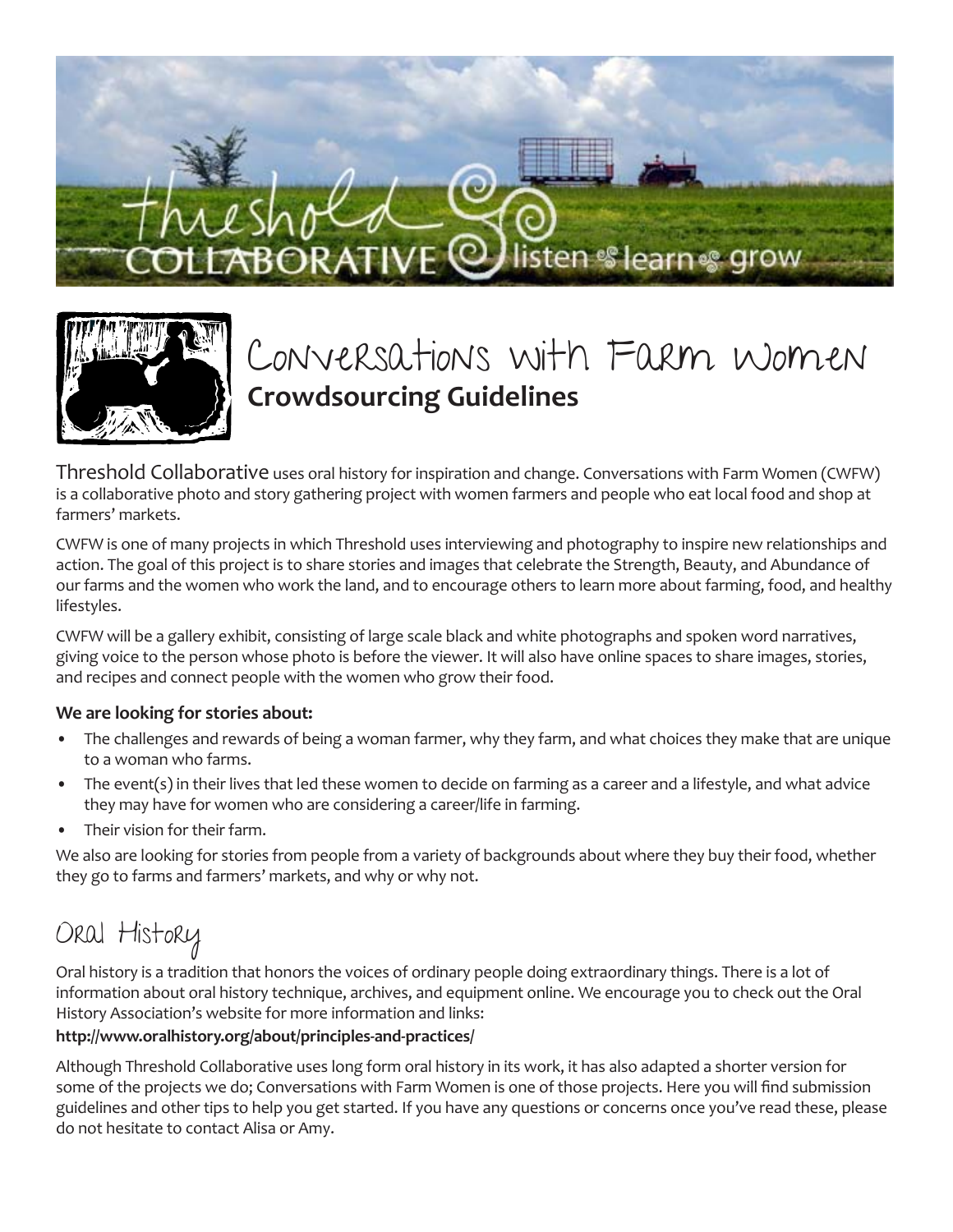# Recording Equipment

Many people now use their Smartphone, iPod, iPad, or iPhone to make recordings. These work well under the right circumstances. If you don't use one of these, inexpensive digital recorders are available for about \$35\*. **Transom.org** has excellent resources and recording tips for interviewing, story gathering, and audio editing.

\* Threshold also has a number of recorders that we are able to loan out with a deposit.

### The Interview

- **1. Interview Focus:** Together with the farmer, choose one of the questions below to frame your conversation. We encourage you to have extended conversations with women farmers, but please use your submission interview to address one of the questions listed.
- **2. Interview Format**: MP3; Final Interview Length: 2 3 minutes.
- **3. Editing:** If you do a long interview and want to edit it, you can download free editing software at Audacity. There is also a free trial of Hindenburgh, which we really like. **Editing is time consuming,** so in order to make your submission as easy as possible, we recommend that you make a separate recording of the farmer answering the question chosen from the list below.

#### **Questions for Farm Women:**

Please choose one question from the following list to focus your 3-minute interview.

- 1. Could you describe the moment you first knew you would be a farmer?
- 2. What is the best thing about being a farmer?
- 3. What is unique about the way you farm, as a woman farmer?
- 4. What is the most difficult part of being a woman farmer?
- 5. If your best friend's daughter wanted to be a farmer, what advice would you have for her?
- 6. Do you feel a special connection to other women farmers? Could you describe that?
- 7. What would you like to say to other women farmers?
- 8. What would you like to change about being a woman farmer?
- 9. What is the most valuable support you could receive from your community?
- 10. What is your vision for your farm?
- 11. How do you see your farm as being part of a sustainable economy?
- 12. Can you share a moment/memory that best describes your connection to your farm?
- 13. What ideas do you have that would improve the work and lives of women who farm?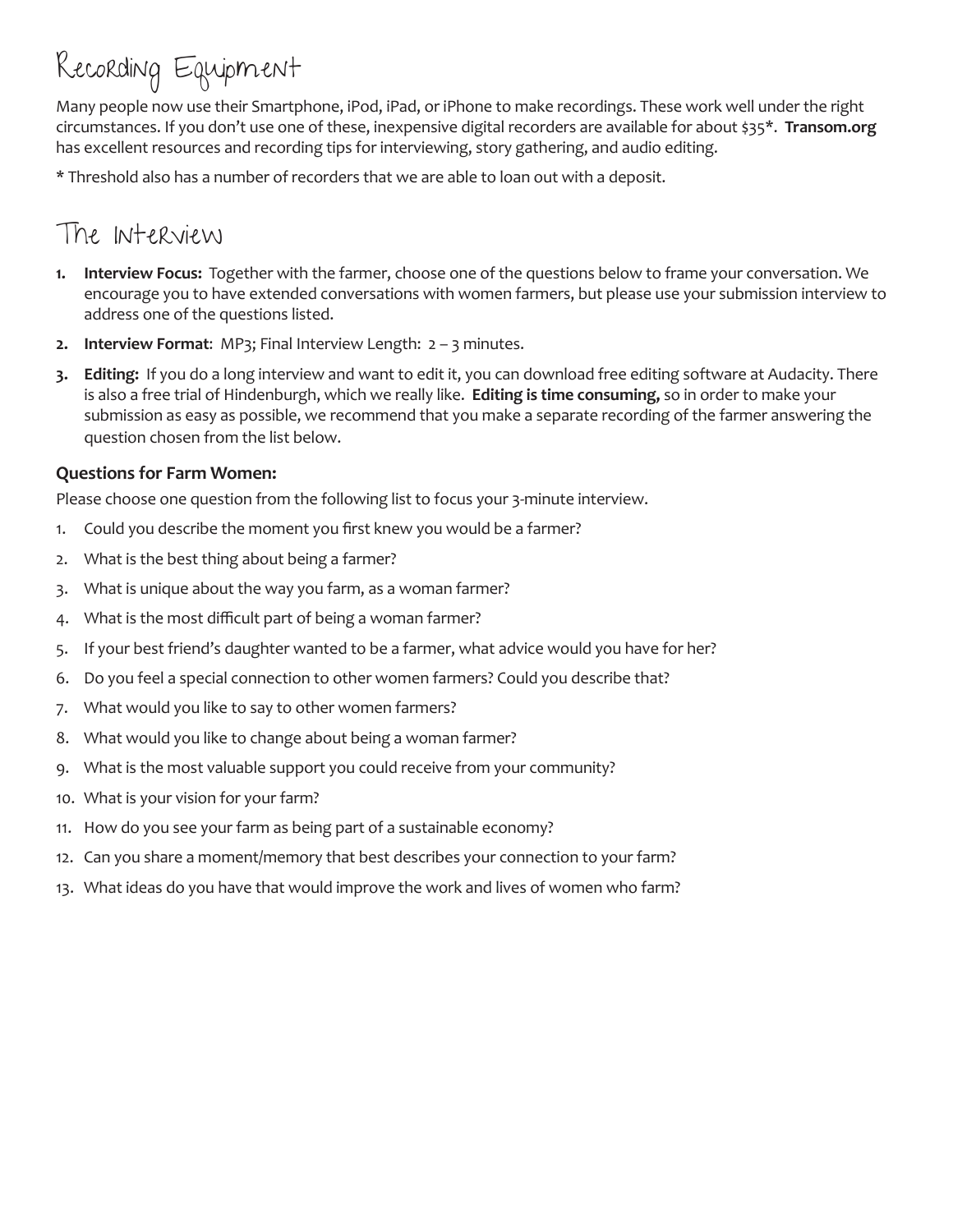## Interviewing Tips

**Read the OHA interview guidelines (http://www.oralhistory.org/about/principles-and-practices/)** and you will also learn how to make your interview as fun and productive as possible. *Remember to always record a few minutes of ambient sound in case you need it for the editing process.*

- **1. Who do you want to interview:** Figure out who you want to talk with, get in touch with her and tell her what you are doing. Make sure you explain the basics of the project, how much of her time you need and when you'd like to do the interview. Answer her questions as well as you can and suggest that she check out Threshold's web site at thresholdcollaborative.org. So for example you might say, "Hi, this is Ellen. I buy vegetables from your farm stand all the time and I am really interested in how you got started being a farmer. I am working with a not for profit organization called Threshold Collaborative that is doing a story project on women farmers. I am contributing to that project and thought it would be great to talk to you and put your story and photo on their archive. Is there a good time that we could talk more about this? " Farmers' markets are a great place to meet people for the first time and tell them about our project. Print a card with the website address and leave it with them so they can learn more about the project at their convenience.
- **2. Pre-Interview Preparation:** It's a good idea to spend some time talking with your farmer before you start recording. You can chat, maybe even listen to another farmer's story or two on Threshold's website and take a look at the list of questions provided. Please use one of these questions and focus a 3-minute interview on the one you choose. Be sure to test your equipment in the situation you will be recording in and then listen to it. You may find that there is too much ambient noise, the wind is too loud or that it is just right. A porch or inside a barn with some wind block works well.
- **3. Sound Quality:** After you have tested your equipment to insure that it is working and that the sound quality is good, you can start recording. Make sure that the recorder is on a firm surface between you and the interviewee. If you have an external microphone you can also put that on the table, a mic stand, tripod or pin it on the farmer depending on the type of mic. DO NOT hold the recorder in your hand, as it will record at varying sound levels and affect the quality. Be aware that any extraneous sounds (paper shuffling, drinking/eating) will be recorded too.
- **4. The Interview:** Start your interview with your name and the date. Your first question should be asking the farmer to introduce herself and to tell you specifically where she is. For example, "I am Mary Jones and we are on my farm in Hillsdale, NY, in the dairy barn." You can say a few words about your connection with the farmer, tell the audience why you are doing the interview, and then ask the question you and the farmer have selected. At that point you can let her talk and ask open-ended clarifying questions. If you are also doing a longer interview please read the guidelines published on the OHA website and record that separately.
- **5. Release Form:** Each person interviewed **must sign the release form**. Please mail it or scan it and send it to Threshold. We cannot use any interviews that are not accompanied by a release. The release form is attached to this document; print as many as you will need and keep them with you.

### Photography

- **1. Equipment:** A digital SLR camera is best, but to make the project more accessible we are also interested in what people can get on smaller cameras or camera phones. An 8-megapixel camera (or better) is preferred. The photos that are printed will be large, approximately 36" x 48", or larger, so images smaller than 1MB will not work.
- **2. Take lots of photos**! I try to take 30 100 photos to get 5 really great ones. Natural lighting is always best. Try to get images that have good contrast.
- **3. Submit 3 10 of your best photos**: **Size:** Hi-Res (300 dpi) digital images, 1 – 5MB file sizes (or larger). **Format:** JPEG (.jpg) in black and white or color.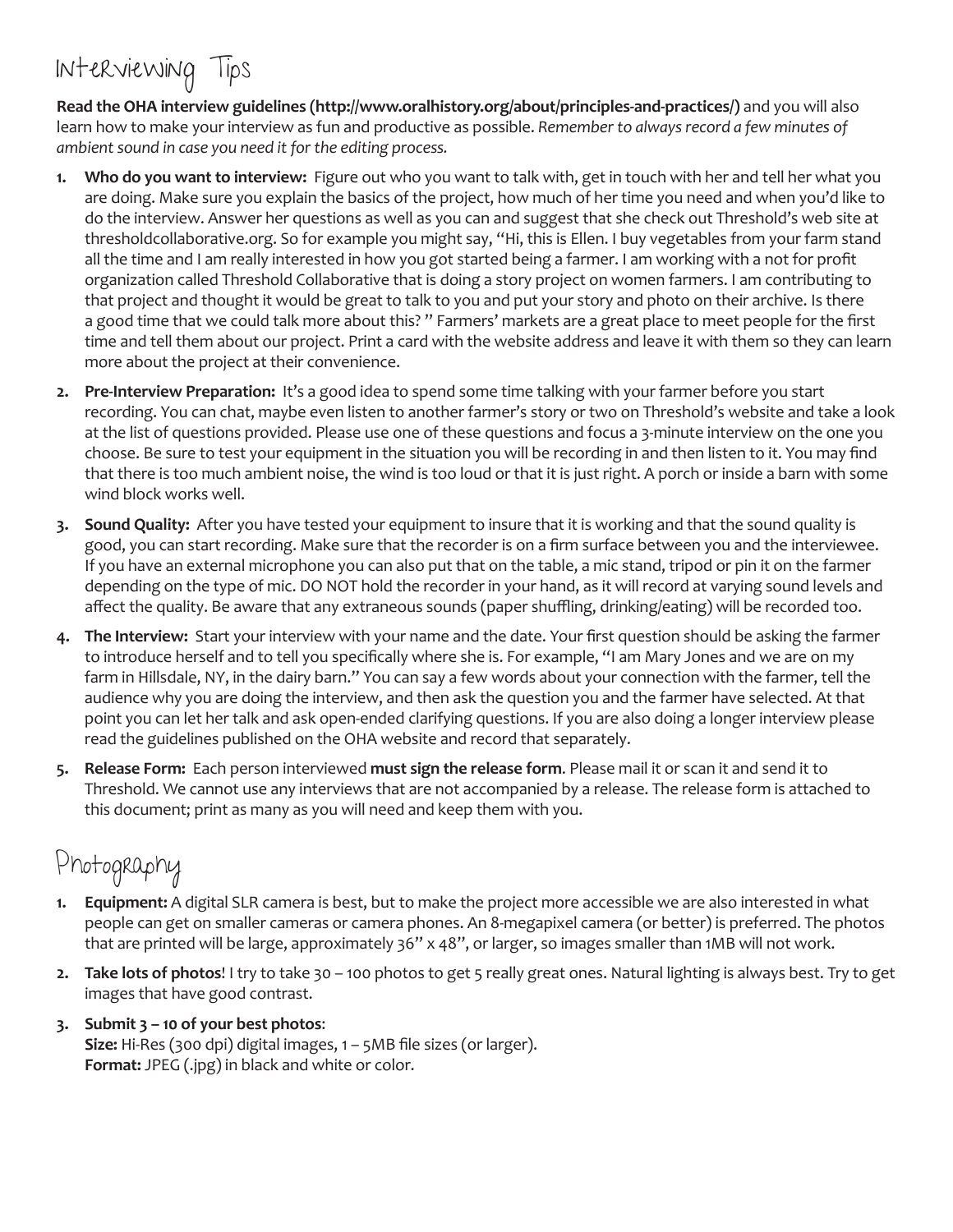### Submission

- **1. Preferred:** Please upload your photos, audio, and signed release form to Dropbox: **https://www.dropbox.com** You'll need to create an account – it's free; share with: **amy@thresholdcollaborative.org**
- **2. or** attach the documents to email(s) and send to: **amy@thresholdcollaborative.org** with the title or subject line: CWFW Submissions, image  $\#1(\#2, \#3, \text{etc.})$  or audio  $\#1(\#2, \#3, \text{etc.})$
- **3. Include in the body of an email:** your name, the Farmer's name, the date and location of the interview.
- **4. Please include with your Audio Submission** the number of the question you are answering.
- **5. Also, please include** a mailing address and t-shirt size for the farmer so we can send her a Tractor Girl T-shirt!

We hope that you can help us expand the reach of this exciting project. Thanks so much and Have FUN!

– Amy & Alisa

#### Threshold Collaborative **www.thresholdcollaborative.org**



**Alisa Del Tufo** alisa@thresholdcollaborative.org (802) 440 1575 skype: alisadeltufo

**Amy Anselmo** amy@thresholdcollaborative.org (802) 445-5280 skype: amyanselmo

Have questions or need help? Email, call, or Skype Amy.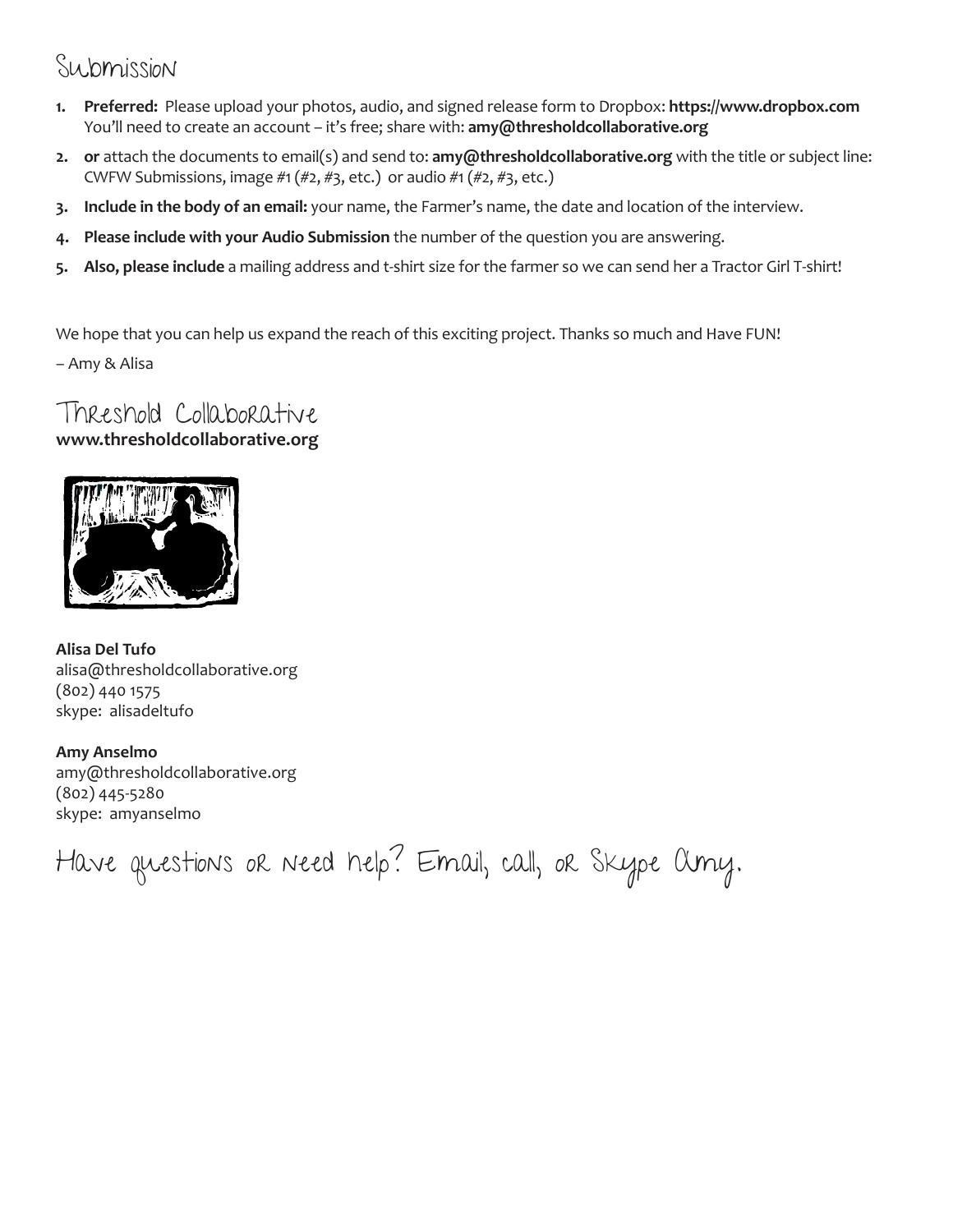

Polymeadows Farm, Shaftsbury, Vermont





Conversations with Farm Women www.thresholdcollaborative.org



Wing & A Prayer Farm, Shaftsbury, Vermont





Conversations with Farm Women www.thresholdcollaborative.org



True Love Farm, North Bennington, Vermont



www.thresholdcollaborative.org Conversations with Farm Women



Polymeadows Farm, Shaftsbury, Vermont





Conversations with Farm Women www.thresholdcollaborative.org